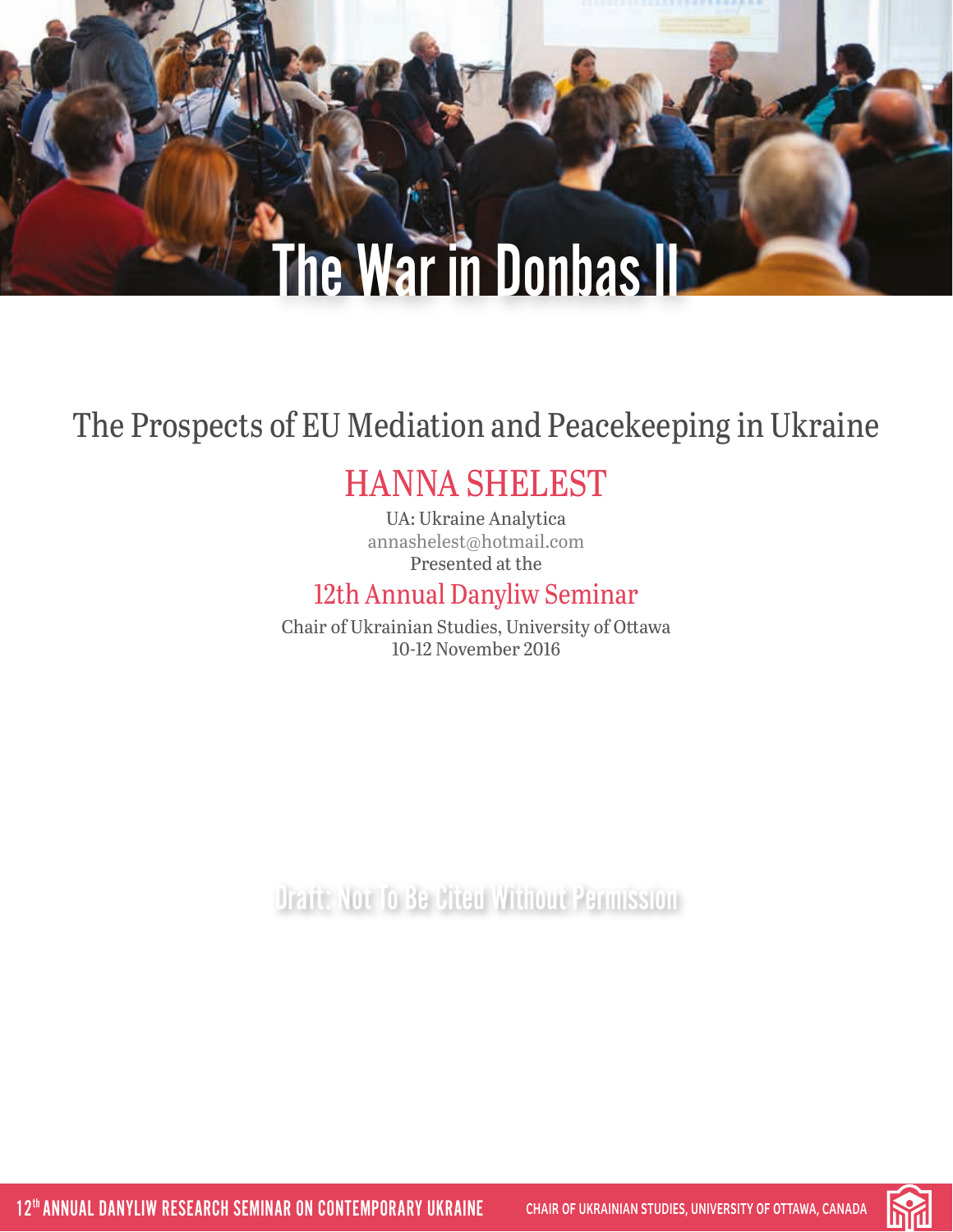#### MEDIATION AND PEACEKEEPING IN THE EU COMMON POLICIES

Many of the European Union member-states had a long history of conflict resolution and mediation, however the Union as a whole has been rarely seen in this capacity in the past, mostly due to a limited approach, based on confidence-building and post-conflict reconstruction priorities in its instruments set, and quite often, inability to find a consensus for a joint position concerning the particular conflict and ways of its settlement.

Given its often violent history, Europe's own integration process has long been regarded as the EU's main contribution to the conflict prevention. Furthermore, by the opinion of Gross (Gross, 2013, p.18), in the EU's immediate neighbourhood exporting a set of values through a process of conditionality enshrined conflict prevention through enlargement – an approach that was later adapted and applied to the wider neighbourhood through the European Neighbourhood Policy. However, the new intra-state conflicts of the post-Soviet space have not been suitable to such a way of resolution, as in some way are conflicts over the choice of the future – European or Eurasian (Post-Soviet, Pro-Russian), where conflicting parties have completely opposite attitude towards the European Union, so its membership cannot be a leverage or an example for people's coexistence.

Speaking about the EU peacekeeping activities, so it has usually followed the UN missions, more seldom, acting in a framework of the old post-colonial connections between the separate member states and countries in a conflict. The EU Global Strategy presented in 2016 just confirmed the thesis of the UN priority, while considering own operations just as a complimentary action - "CSDP (Common Security and Defence Policy) could assist further and complement UN peacekeeping through bridging, stabilisation or other operations" (European Union, 2016; 40).

In a theory of mediation, there are several basic principles and terms, which should be regarded during the analysis - neutrality/impartiality of the mediator, readiness of the conflicting parties to accept the mediator, leverages it can use and personal / institutional characteristics it possesses, methods of intervention (facilitation, formulation and manipulations), international context, past experience, timing, etc. While some of them (e.g. timing) are important for analysis of a particular situation, so others (e.g. leverages, characteristics) formulates the general view of the actor as a possible mediator. In a case of our research, the own mediator's perception of itself as a possible intervener in the conflict and the EU available experience and characteristics are among those basics to be important for understanding possible role the EU can play in the Ukrainian crisis resolution, and its effectiveness.

Despite the principle of "acceptance", whether conflicting sides are ready to accept the EU as a mediator, it is even more important to start from whether the EU sees itself as a possible mediator and peacekeeper. For this purpose, it is necessary to evaluate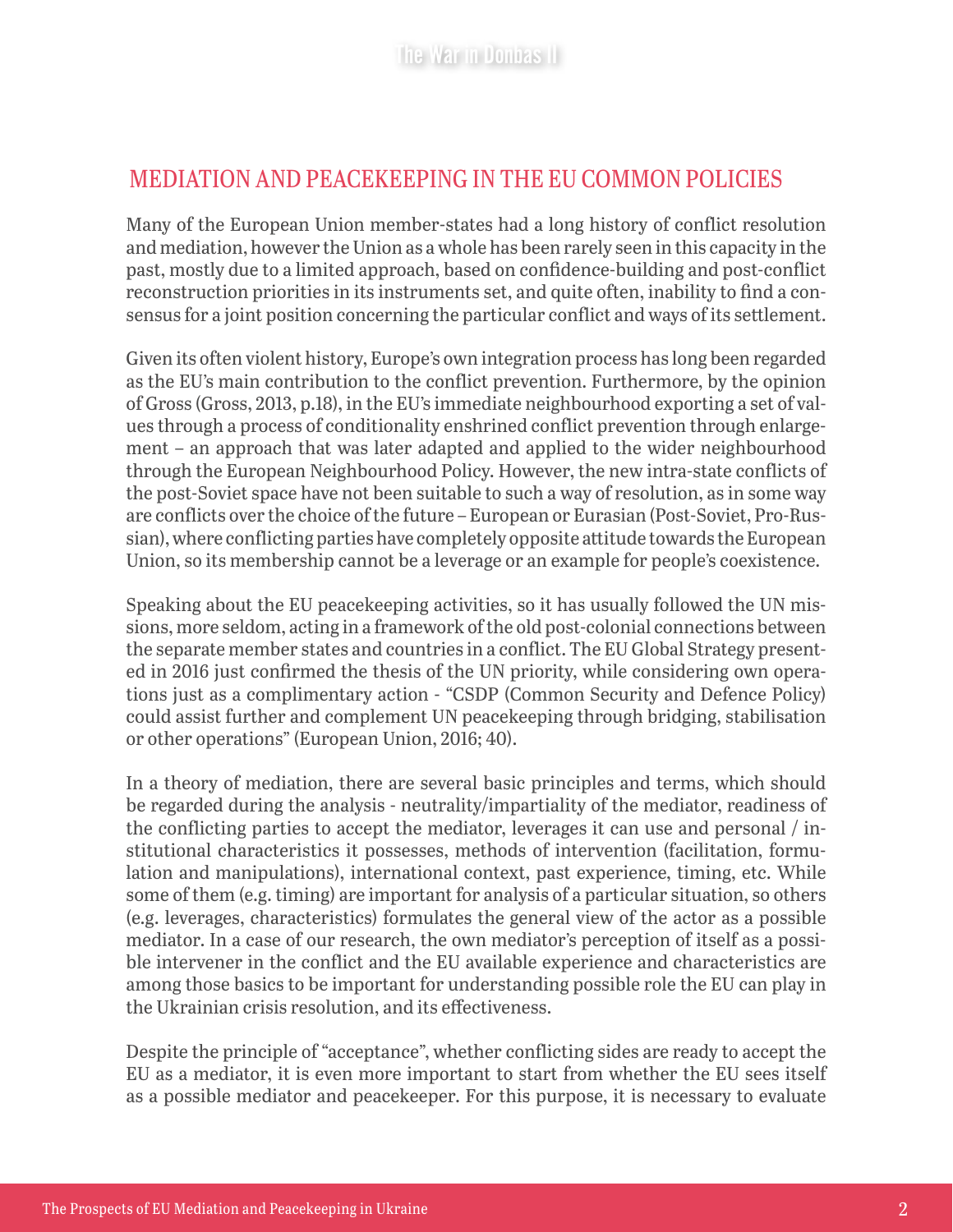whether the EU Common Security and Defence Policy consider the joint mediation and peacekeeping missions as mechanisms of its policy. In Lisbon Treaty adopted in 2007 it was stated that "the common security and defence policy shall be an integral part of the common foreign and security policy. It shall provide the Union with an operational capacity drawing on civilian and military assets. The Union may use them on missions outside the Union for peace-keeping, conflict prevention and strengthening international security in accordance with the principles of the United Nations Charter" (Art. 28 – point 49 of Treaty) (EUR-LEX, 2007). Before the Treaty of Lisbon entered into force, the tasks, which could be carried out under the framework of the CSDP were: humanitarian and rescue; conflict prevention and peace-keeping; combat forces in crisis management. The Treaty of Lisbon added three new tasks to this list: joint disarmament operations; military advice and assistance tasks; tasks in post-conflict stabilisation (EUR-LEX, 2010).

At the same time, there is not a single word on mediation as an instrument of the foreign policy and conflict resolution in the Lisbon Treaty, as well as in the Treaty on European Union. However, the mediation efforts were present in the EU activities, and received special attention after 2008 involvement in the Russian-Georgian conflict. Already in 2009, Concept on Strengthening EU Mediation and Dialogue Capacities was adopted, stating, "in practice, mediation is thus already an integral part of EU external action, the EU has so far used this tool in a rather ad-hoc fashion" (Council of the European Union, 2009). Creation of the Division for Conflict Prevention, Peacebuilding and Mediation Instruments – within the Security Policy and Conflict Prevention Directorate was an important step for institutionalization and separation of this work from the general foreign policy activities.

Presented in 2016 the Global Strategy for the European Union's Foreign and Security Policy (European Union, 2016) de-facto put the mediation in the same line as preventive diplomacy, seeing it as an instrument for pre-emptive peace and early action – "Early warning is of little use unless it is followed by early action. This implies regular reporting and proposals to the Council, engaging in preventive diplomacy and mediation by mobilising EU Delegations and Special Representatives". At the same time, Conflict Settlement section is mostly dedicated to the questions of work with local authorities and municipalities for confidence building and development, engagement with civil society, inclusive governance, cultural, inter-faith, scientific and economic diplomacy.

In fact, after involvement in conflicts in the Balkans states, the EU concentrated on a soft security approach, not paying much attention to the so-called frozen conflicts in the Eastern Partnership states Moldova (Transnistria), Georgia (South Ossetia and Abkhazia) and Azerbaijan (Nagorno-Karabakh)). By the EU view, these conflicts have been more appropriate for the post-conflict reconciliation and confidence building measures activities rather than mediation and conflict management. Moreover, it has been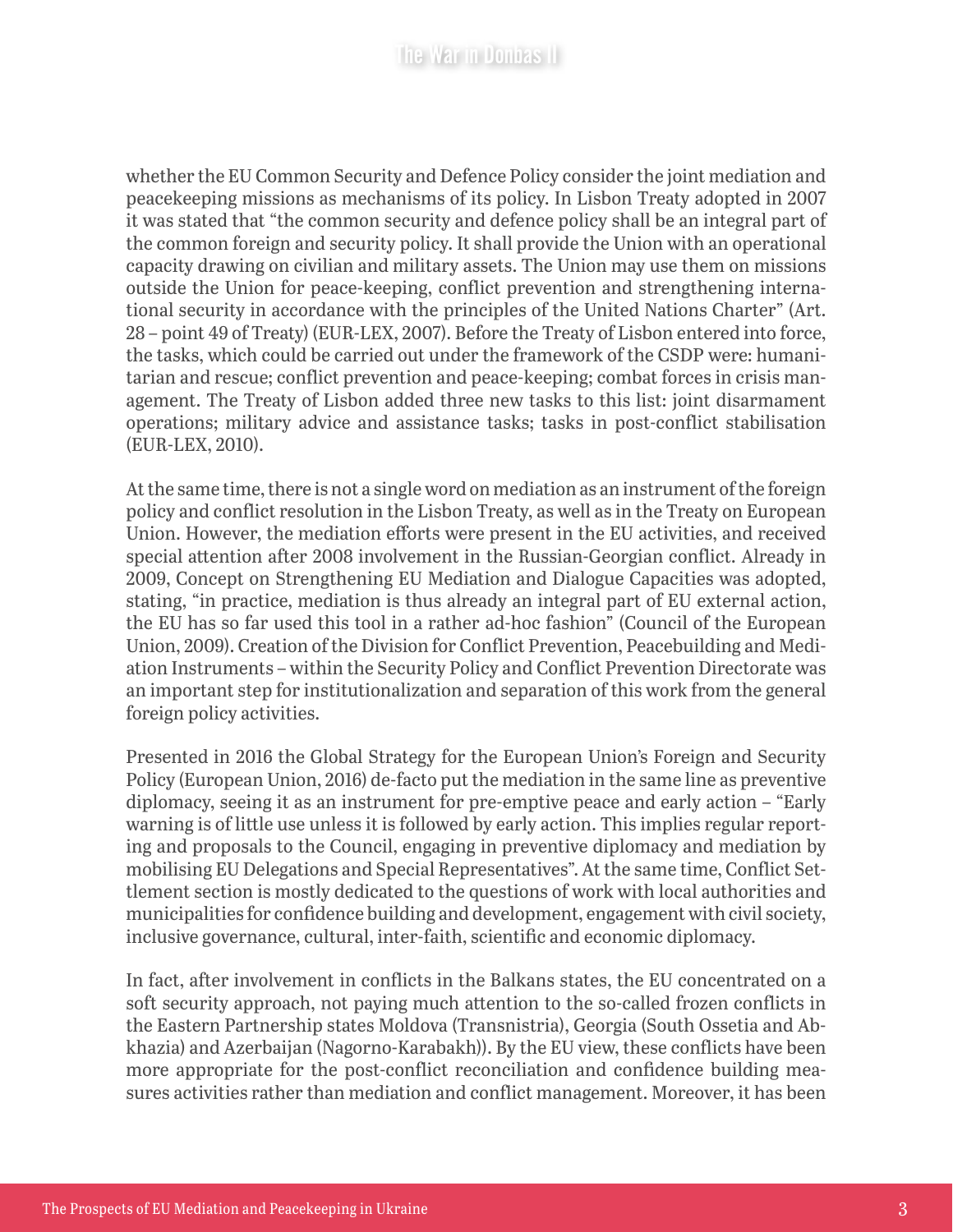OSCE that remained the main responsible actor for conflict management, while the EU invested in the issues of democratisation and association agreements preparation, seeing the latter as the best leverage for achieving compromise between the conflicting parties.

In the European Security Strategy adopted in 2003, where serious attention is paid to the problem of conflict resolution, a bigger consideration is given not to the conflicts as they are, but to issues such as terrorism, weapons of mass destruction, failed states and organized crime, which seen as consequences of regional conflicts that could ultimately influence the security of the European Union. A choice of cases presented in the Strategy attracts attention: the special attention is paid to the Middle East, in particularly Arab-Israeli conflict; Balkans deserved their place as an example of the European success in conflict management; Democratic Republic of Congo, East Timor, Afghanistan as examples of military presence; Kashmir, the Great Lakes Region and the Korean Peninsula with their direct and indirect impact on European interests; and the Mediterranean area, which undergoes serious problems of economic stagnation, social unrest and unresolved conflicts (European Council, 2003). However, the Caucasian region and neighbouring Transnistria have not been sufficiently under the loop. This vision was correlated in terms of mechanisms use in the Concept on Strengthening EU Mediation and Dialogue Capacities (2009), but the global approach remained: "The EU is a global actor and its political, developmental and security interests go well beyond its neighbourhood. It will therefore continue to offer its mediation (support) services whenever relevant and as part of its comprehensive approach to conflict prevention and resolution" (Council of the European Union, 2009).

In the beginning of the 2000s, many experts raised quite a sceptical question as whether an economic organization - as the EU had been perceived - should be involved in conflict resolution, or this filed should be left in the responsibility of the regional security organizations. Despite launching a Common Defence and Security Policy, the EU faced a dilemma of whether it should be involved in military security issues by making use of NATO capabilities. In addition, the Western European Union still existed till 2011 (before being closed as a result of the Treaty of Lisbon) (Western European Union, 2011), but had never before been considered as a capable peace-making mechanism. The EU has become a part of an implicit international division of labour in which regional organisations play an increasingly important role (Engberg, 2013). Member states politically favoured intervention through their membership in NATO as a transatlantic framework (Afghanistan, Libya), a coalition of the willing (Iraq 2003) or decided to wait for a UN or regional response (Lebanon 2006-09, Sri Lanka 2009, Kyrgyzstan 2010, Syria 2012). Thus, since many EU deployments were not in response to crises but were more of a capacity-building nature, the term 'crisis management' does not fully correspond to the reality on the ground (Hazelzet, 2013). CSDP operations have become important tools of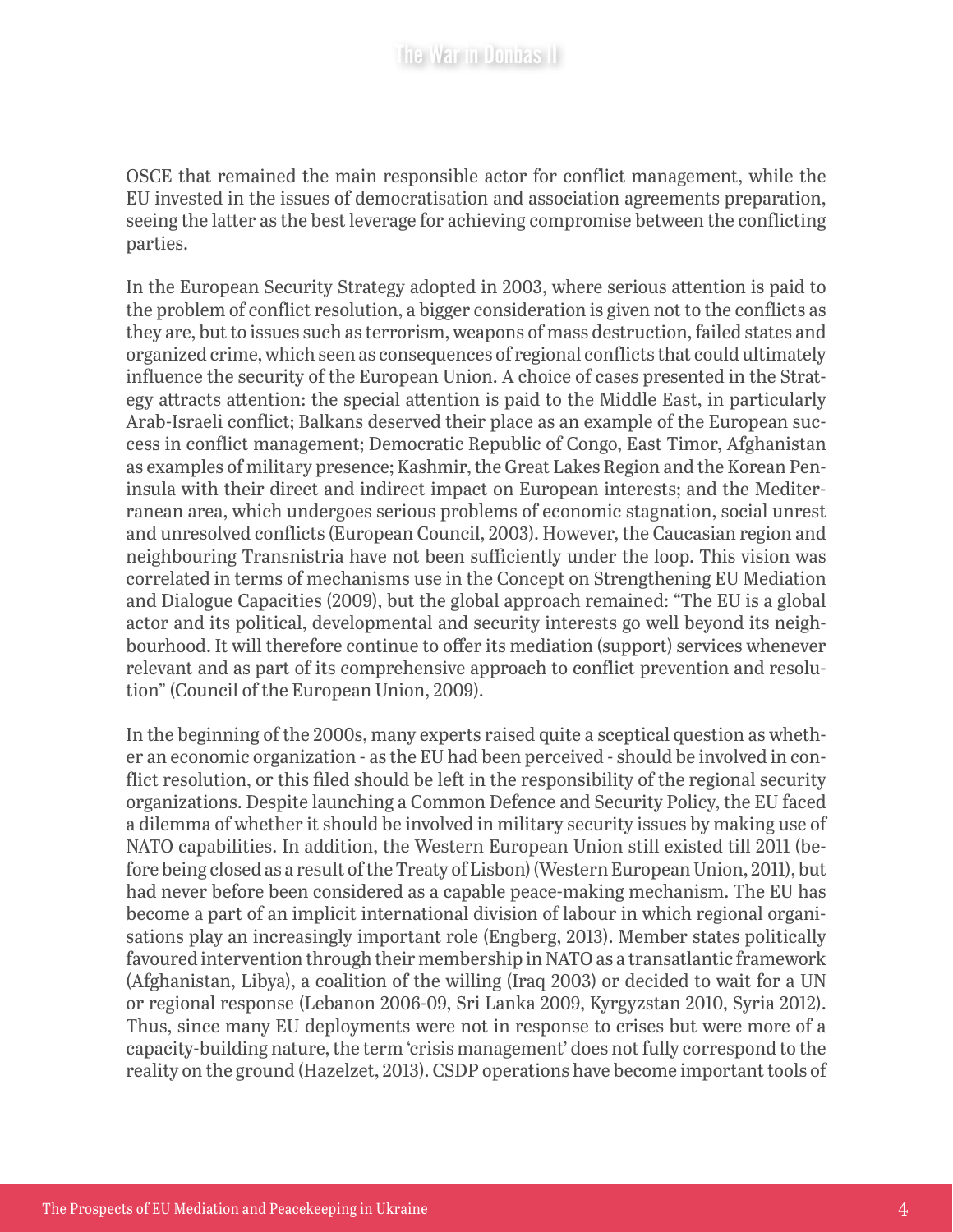the EU's external action, but they also show the limits of what the EU and its member states are able and willing to do to make the world more secure (Tardy, 2015).

Most of the EU involvement in the crisis management was inspired by the UN missions on the ground. The cooperation between the EU and the United Nations was a logical continuation of the Boutros Ghali "Agenda for Peace" concept (Boutros Ghali, 1992) of the greater involvement of the regional organizations in conflict resolution. While going further than a natural region of responsibility, the EU usually involved in conflicts in the states, where it had strong interests in the past, or in regions seen as those having security vacuum, and lack of the international involvement. In such cooperation, the UN received additional human and material resources due to the EU involvement, while the European Union got the moral authorization and legalization of its participation. In all four conflicts (South Ossetia, Abkhazia, Nagorno-Karabakh and Transnistria) existed in the Eastern Neighborhood before the Ukrainian crisis, the UN played a minor role, so the European Union did not have its traditional "entrance" - through supporting its mission and also needed to virtually coordinate its presence with the OSCE missions active on the ground. Moreover, during its pioneering decade as a military crisis manager, the EU has chosen to intervene in conflicts that have looked more like opportunities than challenges. They have situated themselves in the low-to-middle bandwidth in terms of values, interests and risks at stake (Engberg, 2013). Thus, one can state that the EU did not have sufficient regional experience as well as expertise in the conflict management process in the Eastern Europe before the intervention in the Ukrainian crisis.

It is necessary to mention that until 2005, the European Union had not taken any position regarding the settlement of the conflicts in the post-Soviet space, except for the general statements concerning peace methods of their resolution. The EU's involvement started in 2005 with the inclusion to the "5+2" format over Transnistrian negotiations and later acting as a mediator in the Russian-Georgian conflict in 2008. However, these efforts had their time and scope limitations. The first EU involvement in 2005 in Transnistrian conflict had its particularities, as despite having general position vis-a-vis Moldova's territorial integrity, one could notice the "threeplicity", when simultaneously the EU, Germany and Romania pretended to mediate. It resulted in certain difficulties to the general peace process, since all three had different level and quality of relations with the Russian Federation. Moreover, Romania tried to be a provider of information for Brussels in this way seeking to enhance its position within the EU. This case demonstrated both absence of the EU readiness to intervene and a certain break of the impartiality principle, as Romanian position in this conflict was openly pro-Moldovan.

European Union also does not have a significant experience in conducting peacekeeping operations. Even this term is seldom used in the official documents. The EU usually concentrates on the peacebuilding activities, confidence-building measures and post-conflict reconstruction, first of all, institutional, and conflict prevention. Sepa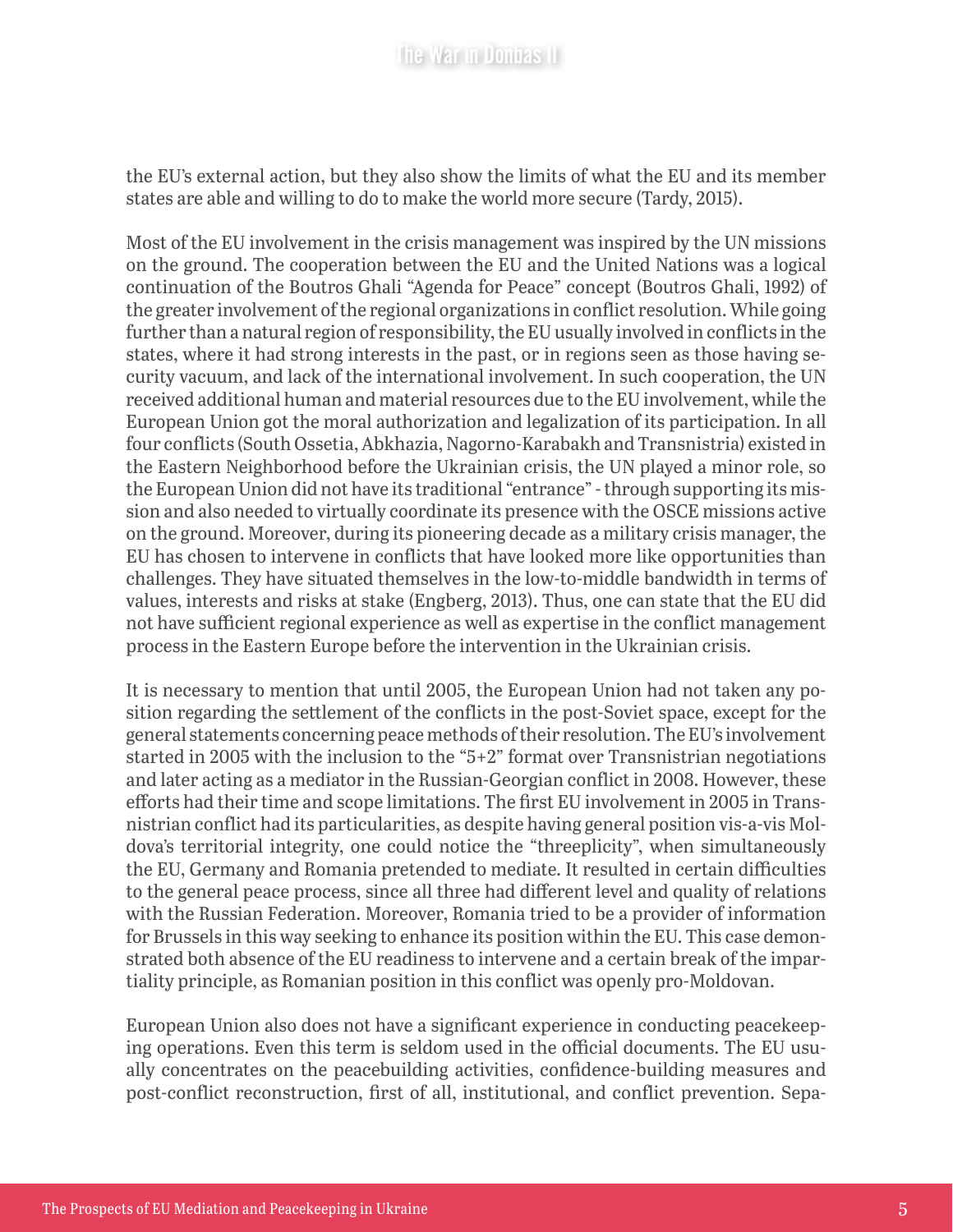rately one can name civilian crisis management operations. The good example is the Communication on the Black Sea Synergy, adopted in 2007 - the first comprehensive document for the EU Black Sea policy. Only one paragraph there paid attention to the problem of the "frozen conflicts" where the Commission advocated a more active EU role through increased political involvement in ongoing efforts to address the conflicts (Transnistria, Abkhazia, South Ossetia and Nagorno-Karabakh) and has proposed that the EU should also look at ways of enhancing its participation … "addressing the overall climate by tackling the underlying issues of governance and lack of economic development, lack of social cohesion, of security and of stability. Special attention must be paid to promoting confidence-building measures in the regions affected, including cooperation programmes specifically designed to bring the otherwise divided parties together" (European Commission, 2007).

Here, we can raise a reasonable question whether a promoter of peace is a synonym to a mediator. Confidence-building measures, support of the ground initiatives, disarmament and democratization, post-conflict reconstruction and conflict prevention, including dialogue, are effective means for peace promotion; however, their aim is not always to stop the conflict, to intervene impartially between the conflicting states and use political will for this purpose, but to manage the conflict and its consequences. Mediation requires greater political involvement in the resolution process itself.

With the adoption of the EU Global Strategy, which envisaged an EU greater involvement in peace processes, the authors propose that "Our peace policy must also ensure a smoother transition from short-term crisis management to long-term peacebuilding to avoid gaps along the conflict cycle" (European Union, 2016). While such strategy in general is worth consideration and can be strategically more effective, however, we should mention that mediation and peacekeeping activities are usually aimed for short-term crisis management (even if peacekeeping mission is stationed for a long). None of them, mediation or peacekeeping, are aimed for a long-term peacebuilding propose.

Even more, in the Global Strategy the attitude towards peacekeeping has not changed, still presenting to the UN a leading role. Thus, discussing the investing in peace possibilities, the European Commission states: "Believing in the UN means, investing in it, notably in its peacekeeping, mediation, peacebuilding and humanitarian functions. The EU and its Member States, as already the first contributor to UN humanitarian agencies, will invest even further in their work. CSDP could assist further and complement UN peacekeeping through bridging, stabilisation or other operations" (European Union, 2016). In reality, it can be read as limiting its own initiatives in peacekeeping activities. Not withdrawing such efforts from the European Union security agenda, but not acting solemnly without the UN, as NATO or the OSCE do, when see a necessity. Even more, such statement does not limit the geographical implication, but seems applying such a vision to all conflicts in the world. Still, the EU involvement is difficult to separate from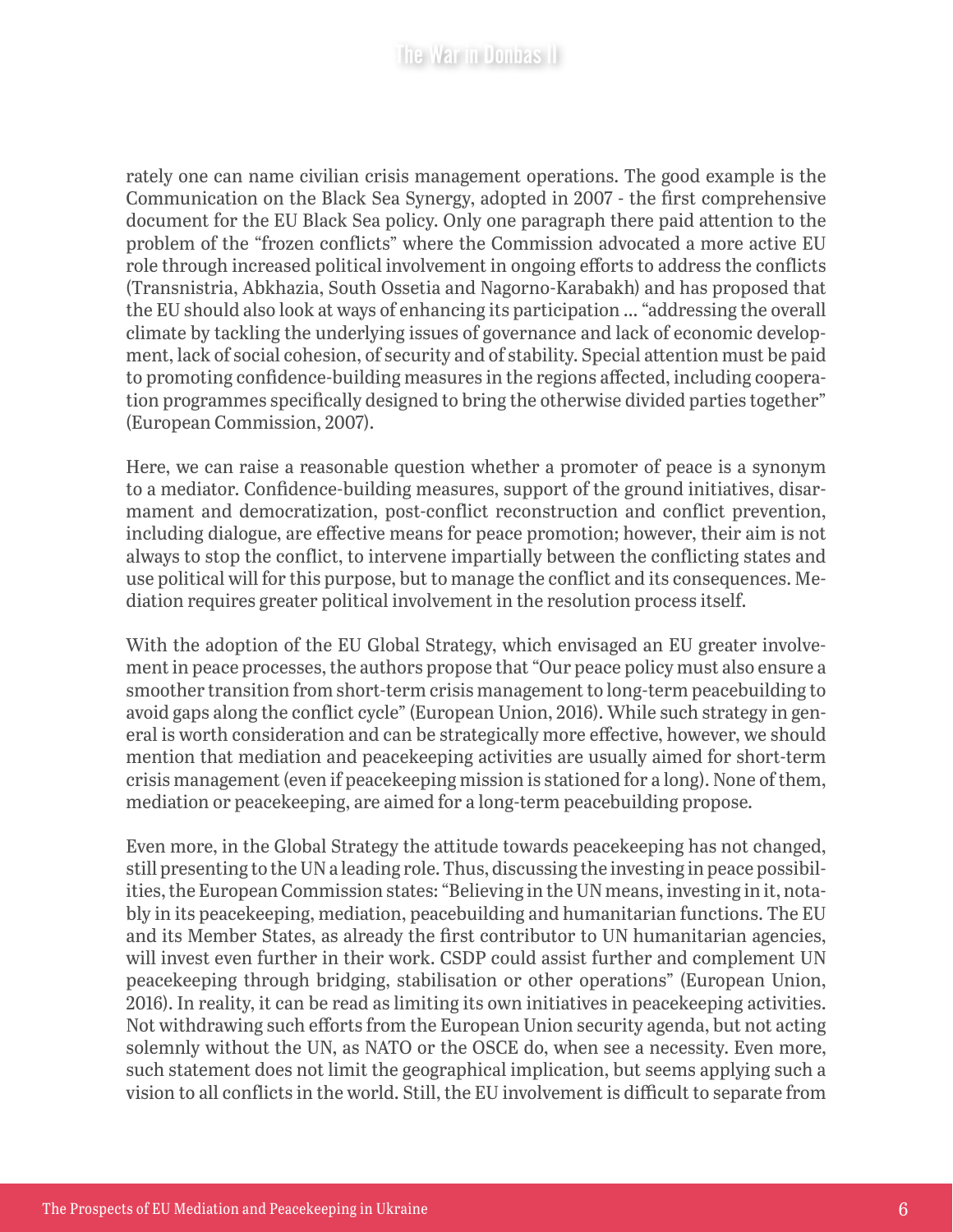the NATO and multi-national operations, as many of the states involved are the same. So having operations in Afghanistan, Iraq, Libya, etc. led to the "intervention fatigue" of the European Union states and increased popularity of the "no boots on the ground" concept by 2014.

The situation started changing in 2008, when the EU for the first time attempted to act as a single mediator in the Russian-Georgian conflict, intervening on a hot stage of its development. The disputes still going on whether this mediation can be considered successful, since fighting stopped but the peace has not been reached and separatists regions of Abkhazia and South Ossetia announced their independence, supported and recognized by Russia, so the question remained whether the latter undermined the cease-fire success. The issue of the mediator success is often one of the most disputable among both academicians and diplomats. If to evaluate the mediation by the complete conflict settlement only, almost none of the mediation efforts can be regarded as so. However, if to evaluate by identifying what is a goal of the mediation efforts or what has been reached as temporary or intermediary goals – the mediation can be assessed in a more objective way. With this regard, the EU does not have a goal of managing the long lasting conflicts at the territory of Georgia, but just to reach a cease-fire between Russia and Georgia, to prevent further development of the military actions, and to return back to the negotiation table of the protracted conflicts in South Ossetia and Abkhazia. With this agreement, the EU for the first time started to act as an official mediator, however, still in the preparatory phase, it decided to limit its meditation to issues related to conflict management, as opposed to conflict resolution. According to Merlingen (2009), this was the result of a realistic assessment on the part of the EU of the dim prospects of a genuine peace conference along the lines of the Dayton negotiations on Bosnia.

The Russian-Georgian conflict of 2008 showed the limited possibilities of the international organizations, which have already been presented as mediators and peacekeepers in the region (the United Nations, Commonwealth of the Independent States and the Organization for Security and Cooperation in Europe), but also evolved the European Union activity as a mediator. Prior to 2008, the European Union played a secondary role in a conflict resolution and peace building in Caucasus. It has evolved in response to the changes in the international system, the EU's own internal political dynamics, and the EU's capacity and willingness to play a major role in regional and international conflicts (Bardakçı, 2010).

One of the main problems was that Europe usually had not been ready to speak with one voice in issues of peace and conflict resolution. The ability to act as a single actor in the Russian-Georgian conflict management had a significant effect on perception of the European Union as a reliable and possible mediator in the region. Soft issues of democratization, fighting corruption, visa liberalization demonstrated greater solidarity, the hard security concerns remained salient. However, the situation has changed, and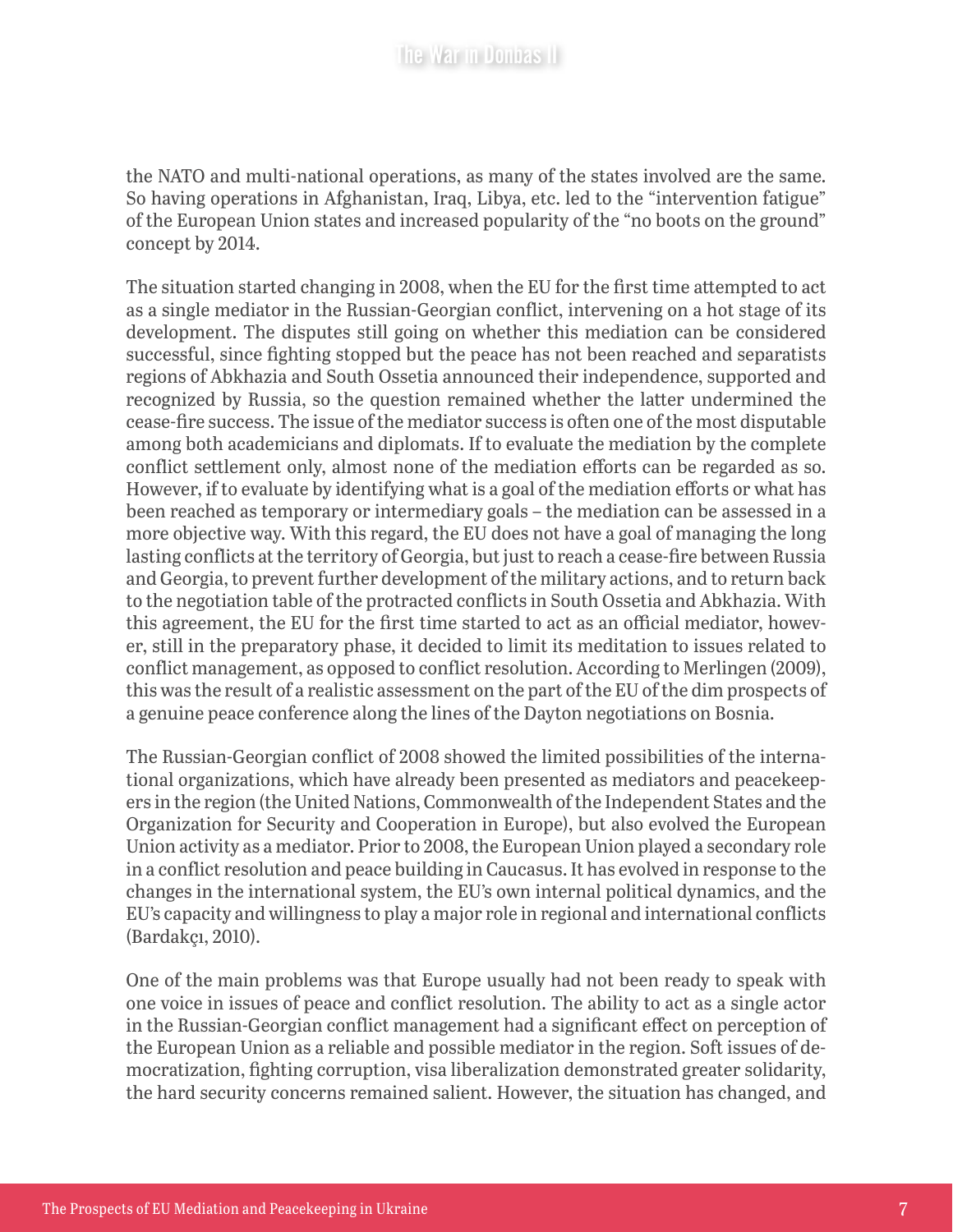it came not only from the external conditions in which the EU had appeared after the latest round of enlargement, but also from the internal understanding of the changing role of the EU, necessity to take bigger responsibility in the world affairs and certain accommodation of the different national policies towards the crisis regions.

#### THE UKRAINIAN CRISIS MANAGEMENT TEST

The Ukrainian crisis of 2014 brought a new challenge for the EU. As integration with it was seen as one of the reasons for the crisis, so the European Union could not stay apart, however, due to the dissonance in the positions and approaches of the member-states, the EU was not able to become a real mediator. Both Euromaidan clashes (2013/2014) and the conflict started in the East of Ukraine in 2014 made it impossible for the EU to avoid involvement, though there are still doubts whether the EU or rather separate member states are real mediators there. The launch of the Normandy format with Germany and France as mediators became an evidence of this.

During Euromaidan (November 2013-February2014), the European Union was seen as a more consolidated actor. It was not only up to the European Commission to be involved, but the European Parliament as well. Yet more, The Cox-Kwasniewski mission launched on the initiative of the European Parliament in June 2012 to resolve the issue of "selective persecution", which was seen as a key obstacle to signing the Association Agreement between Ukraine and the EU, during the Euromaidan still played one of the roles in a united European chorus of European voices about the crisis in the Ukrainian internal politics by spring 2014.

Later, the single position has been elaborated (after tough negotiations and bargaining) on sanctions against Russia Federation due to the involvement in the Ukrainian crisis. The EU used to be seen as an "honest broker" so welcomed to the negotiation table of conflict resolutions, even in the post-Soviet space. The Ukrainian situation was different, as one cannot ignore a detail that Ukrainian crisis was the first one triggered by the desire of active European integration of the state. Therefore, in these circumstances, the basic prerequisite of the good mediation – impartiality – was almost impossible to guarantee. The leverage of the possible European integration played, for example, a significant role in the Kosovo-Serbia rapprochement in 2013, mediated by the EU. While this argument did not have the same effect for the Moldova-Transnistria situation, and had even less effect in Ukraine.

What drives the EU involvement in the conflict resolution is one of the important questions. As Argyro Kartsonaki and Stefan Wolff ask in their article, is it driven by human or European security imperatives? In a meaning of a norms-driven policy informed by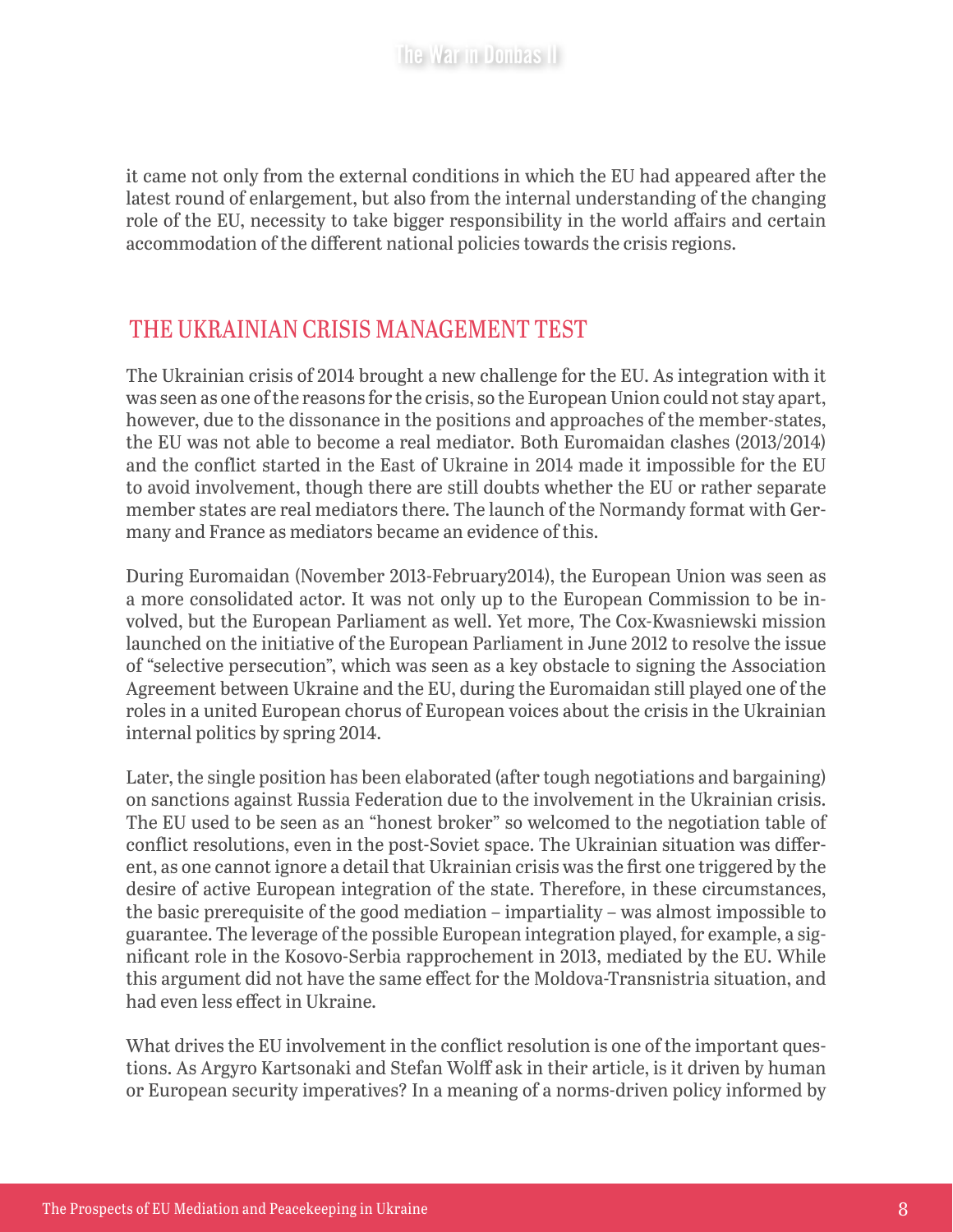the human security approach and a utility-driven policy that seeks greater European security in the sense of greater security for the EU and its citizens and member states (Kartsonaki & Wolff, 2015). In some way, it sets the question of motivation of the European Union member-states to be involved in conflict resolution. On the one hand, the normative approach of the EU and a core idea of the unity – no war in Europe anymore – presents a pacifistic tactic of resolving conflicts in other states that violate democracy, human security, development and cooperation in Europe. On the other hand, the motivation can be perceived as that one protecting its own security, preventing spill over effect, fortifying national interests and minimizing negative effect of transnational threats. At the same time, it should be pointed out that the motivation of the EU to be involved can differ depending of the proximity of the conflict to its borders. The EU applies a human security approach, albeit predominantly in an instrumental way, in particular in those areas where it also has the strongest security interests of its own (Kartsonaki & Wolff, 2015). Therefore, the EU motivation in Europe usually has double reason – protecting its security and implying peace approach and normative values to others.

This theoretical explanation is perfectly proved by the Ukrainian case. Different level of interest of the EU member-states and their perception of the Crimean annexation and military actions in Eastern Ukraine depended on their geographical proximity to the threat source. While Baltic states were extrapolated this situation to their own security, Poland traditionally supported Ukraine, and Romania was cautious about possible spread of the Russian hybrid warfare to Moldova, so Spain worried much more about challenges coming from the North Africa, and Greece played a game of bargaining between the EU and Russian support for its weak economy. For such a country as the Netherlands, it took the tragedy of the Malaysian airlines plane crash to become more involved in the Ukrainian crisis management. The direct bordering of Ukraine with the EU member states has also influenced the case, why the conflict in Eastern Ukraine gained much more attention than latest fighting in Nagorno-Karabakh in spring 2016, as Caucasus is still perceived by many member-states as something far from its security interests.

While in 2003 the EU Security Strategy proposed preventive engagement, which can avoid more serious problems in the future (European Council, 2003), it has not been implemented in real practise. Back in May 2014 Steven Blockmans and Daniel Gros insisted that "An EU Police Mission (EUPM) should be sent in to stabilize the aforementioned critical areas... The force would have to be large enough to dissuade or control the demonstrations, which in most cases have amounted to fewer than a thousand. It should be possible to prevent a repetition of the events of Odessa (and of Donetsk) if the EU could send a couple of hundred officers to each of the oblasts that are still relatively trouble-free to beef up the local police force. The dispatch of this EUPM Ukraine should give the civilian population the feeling that everybody will be protected and there is no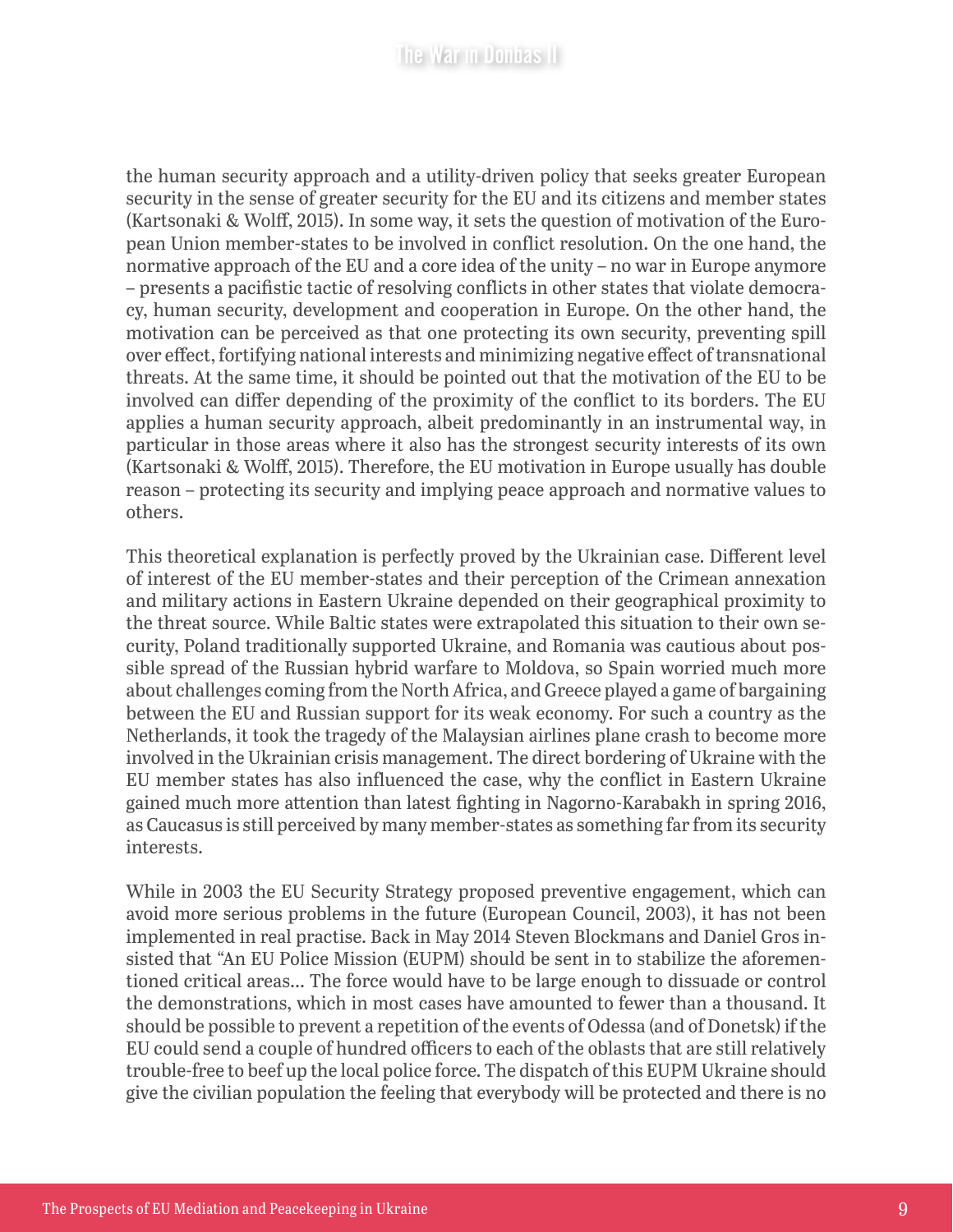need for arms" (Blockmans and Gros, 2014). As an example was taken mission in Macedonia in 1995, which facilitated stabilization process not allowing the conflict to develop and violence to continue. The authors of CEPS commentary proposed a civilian mission, not to confront Russia, as military actions at that time were not happening in Donbas. However, the political process was chosen instead of the prevention operation.

Originally, there were two attempts to mediate the Ukrainian crisis: Geneva format and Normandy format. Geneva format, initiated in April 2014, involved Ukraine, Russia, the US and the European Union, where European Union were present as an organization. The parties to the negotiations agreed about measures of conflict de-escalation in the East of Ukraine. Unfortunately, very soon the conflict has erupted with even more violence. A certain unwillingness of the US to be actively involved as a mediator has ruined this format, while a new one - Normandy has evolved. However, this time, the EU was not present there, represented by Germany and France, both as single players and as a voice of the EU. This format, later also known as Minsk format, due to the negotiations in Minsk in February 2015, raised many questions among the experts, and even the EU member states itself. For example, Poland for many times stated, that it would eager to be involved in these negotiations, as Ukraine need a stronger support (Новое время, 2015b). In September 2015, the second President of Ukraine Leonid Kuchma, a representative of Ukraine in the trilateral contact group, expressed his opinion, that Normandy format should be enlarged to include other signatories of the Budapest Memorandum, which guaranteed Ukrainian security and territorial integrity in 1994, namely the United States and the United Kingdom, and even China, which joined this Memorandum later (Новое время, 2015a).

None of the new initiatives on the peace formats for the Ukrainian crisis expressed an idea of the greater EU involvement, as for example, for the last five years is actively discussed about the OSCE Minsk Format for Nagorno-Karabakh conflict (currently OSCE Minsk group, the main mediation mechanism involved co-chairs from Russia, the US and France, and ideas presented to replace France by the EU for more impartial position). At the same time, journalists have raised a question on why it is Germany and France. While Germany is seen as one of the EU leaders with a strong position against Russian one, with leverages and political will, so the French involvement remains inscrutable. For our opinion, the other EU states were on the fence about German leading role, expecting possible concessions favouring Russia, so France was present at the negotiation table as a chaperone on behalf of the EU, but also to show that it is the European, rather than just German position. It is still a question, why the EU as an institution has not been able to take an initiative instead of France-Germany duet. Partiality due to the sanctions introduction cannot be considered as an argument, as both member-states joined the sanctions almost without hesitation.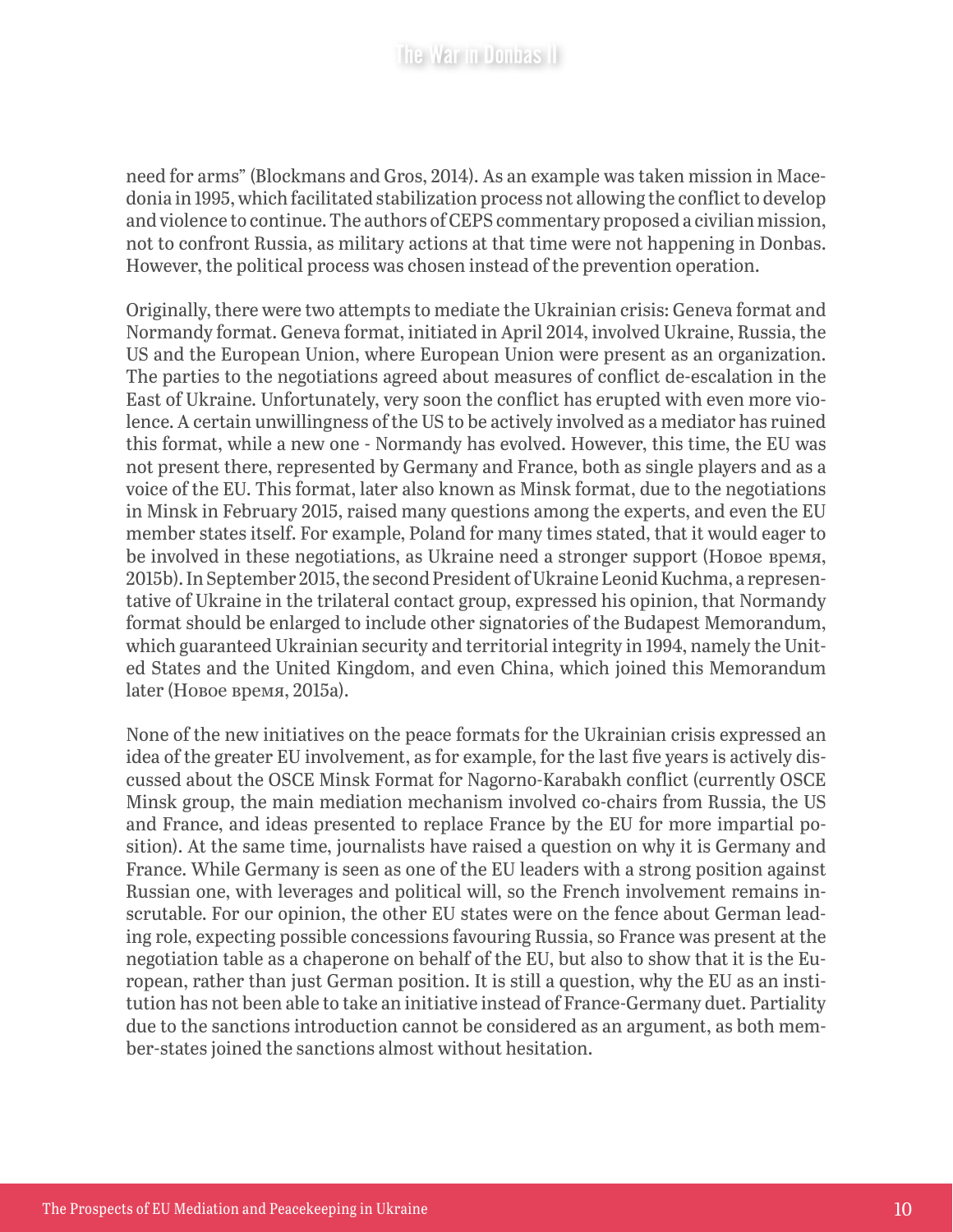The call of the Ukrainian side to send the EU peacekeeping mission became an additional question of concern, as neither Ukraine realized the format it needed nor the EU had sufficient capacity to deploy. On February 18, 2015, the National Security and Defence Council of Ukraine adopted a decision to call upon the UN and EU to deploy in Ukraine a peacekeeping operation. In numerous official statements and comments there were ideas to ask for the UN peace operation or the EU police operation, as an alternative to a possible Russian veto to the UN Security Council resolution, needed to deploy its peacekeepers. The original estimation of the Ukrainian side was that such operation could be deployed in one and a half months, what sounded impossible from the very beginning.

One of the existing problem was that Ukrainian leadership did not present a clear vision about what type of the operation it needed, what kind of functions it had expected. Peace-making activities as measures to address conflicts in progress, which usually involves diplomatic action to bring hostile parties to a negotiated agreement (United Nations 2015), had been already exercised within the Normandy format and the Trilateral contact group with the OSCE participation. Peace-enforcement – as application of a range of coercive measures, including the use of military force, which requires the explicit authorization of the Security Council and used to restore international peace and security in situations where the Security Council has decided to act in the face of a threat to the peace, breach of the peace or act of aggression (United Nations, 2015) – was seen impossible, as in case of the UN, these functions were usually delegated to other organizations, and in case of the EU – it could be perceived both internally and externally as full involvement in the conflict on one side, losing possibilities for mediation.

Therefore, the expected format for managing conflict in Ukraine could be peacekeeping operation, which according to the UN definition, in principle, is deployed to support the implementation of a ceasefire or peace agreement, often required to play an active role in peace-making efforts and may also be involved in early peacebuilding activities (United Nations, 2015). Usually such kind of operations are deployed after cease-fire agreement reached, what in case of Ukraine were confirmed by signing Minsk agreements however not implemented in full on practise.

This question of unclear expectations also covers the choice between military, police and monitoring mission. All three options present different functions, responsibilities and personnel needed. Actually, monitoring function has been already covered by the OSCE Special Monitoring Mission to Ukraine since March 2014, which has around 500 unarmed civilian monitors in 10 cities around Ukraine (OSCE, 2015), still experiencing difficulties with having access to the separatists-controlled territories or even being threatened by them.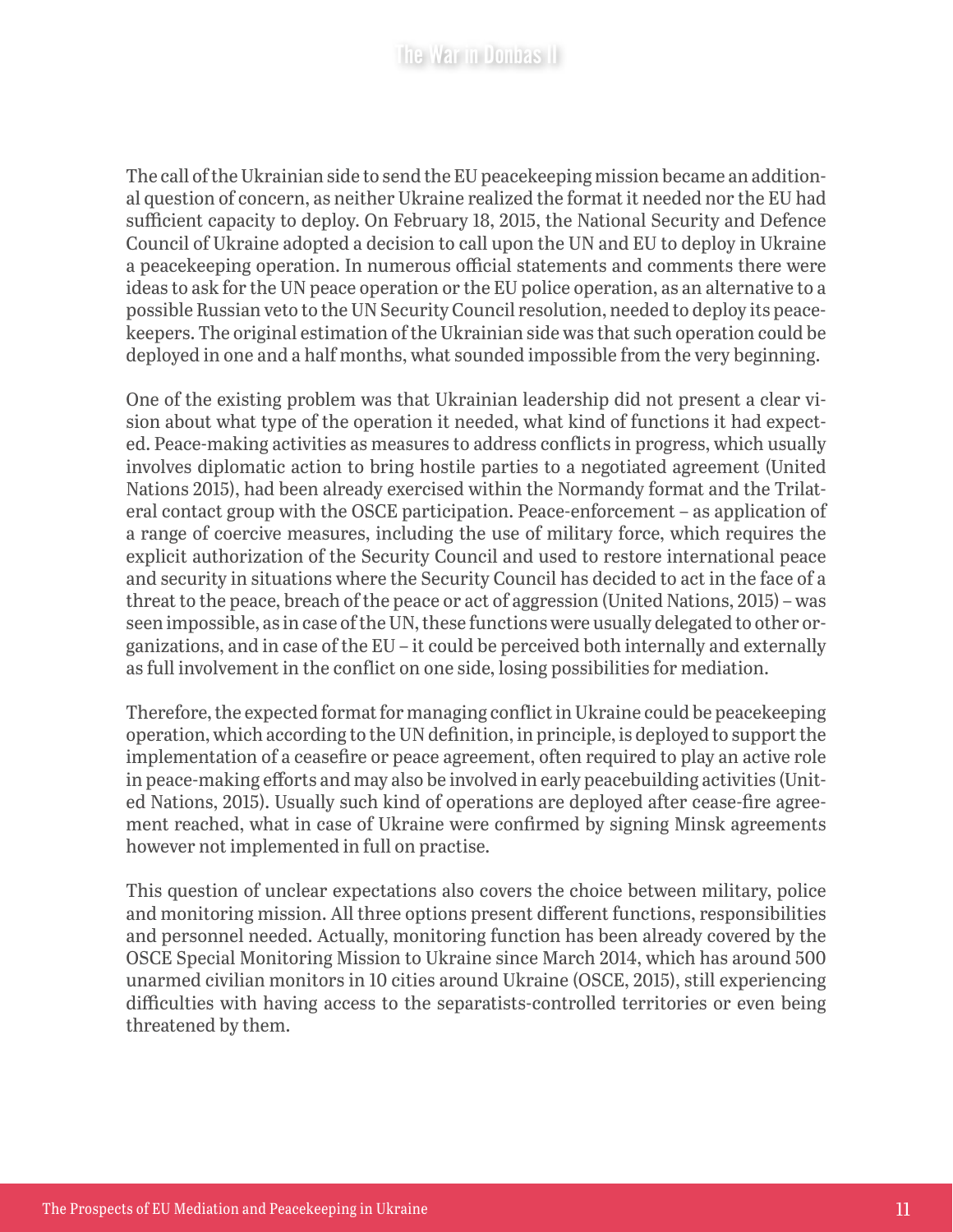Moreover, the confusion between the UN and EU police missions' models can be traced in the Ukrainian official statements. While the UN police missions are considered as military missions but with specific tasks, so the European Union clearly separates military missions and police civilian missions. Traditionally in the EU police missions, currently deployed in Afghanistan and Palestine (in the past in DR Congo, Bosnia and Herzegovina and FYR Macedonia), the main tasks are the following: police and judicial reform, assistance in fighting organized crime, security sector reform, trainings and advisors support. Thus, most of these functions are already covered by the existing EU Advisory Mission for Civilian Security Sector Reform Ukraine (EUAM Ukraine) (EEAS 2015a). Moreover, the tasks of the police missions are not adequate to those conditions currently being in Donbass region of Ukraine.

Yet on February 7, 2015 during the Munich Security Conference, the President of Ukraine Petro Poroshenko rejected possibility of the peacekeeping operation deployment in Ukraine, insisting that close of the Russian-Ukrainian border would have a better and quicker result (Poroshenko, 2015). The sudden change, without proper explanation of the opinion, raised questions among the foreign diplomats. Such a quick alteration was among others explained by the desire to use possibility of the peacekeeping operation deployment and a Russian opposition to it, as an additional argument during the negotiations rather than real plan for deployment, even that the official invitations were sent later.

From the UN point of view, today's multidimensional peacekeeping operations facilitate the political process, protect civilians, assist in the disarmament, demobilization and reintegration of former combatants; support the organization of elections, protect and promote human rights and assist in restoring the rule of law (United Nations, 2015). Hence, if facilitation of the political process, organization of elections, human rights and rule of law are exactly within the EU priorities, so disarmament or demobilizations, monitoring cease-fire and civilian protection has not been experienced largely.

Insisting on the EU mission under the explanation to overcome the Russian veto in the UN was a potential risk. First, the EU does not have sufficient experience in this type of missions; second, perception of the EU as an interested party can lead to the blocking of this initiative from the side of the so-called Lugansk and Donetsk peoples republics. As the European Union integration of Ukraine is presented as one of the core reasons for the separatists' intentions, it would be difficult to imagine an agreement of the "DPR" and "LPR" representatives for the EU mission deployment. Moreover, such a mission can be blocked by those EU member-states whose leadership have close contacts with the Russian Federation.

As of 2015, the EU have had five military and 13 civilian operations in different countries around the world. Both missions, which work in Ukraine, are civilian - EU Advi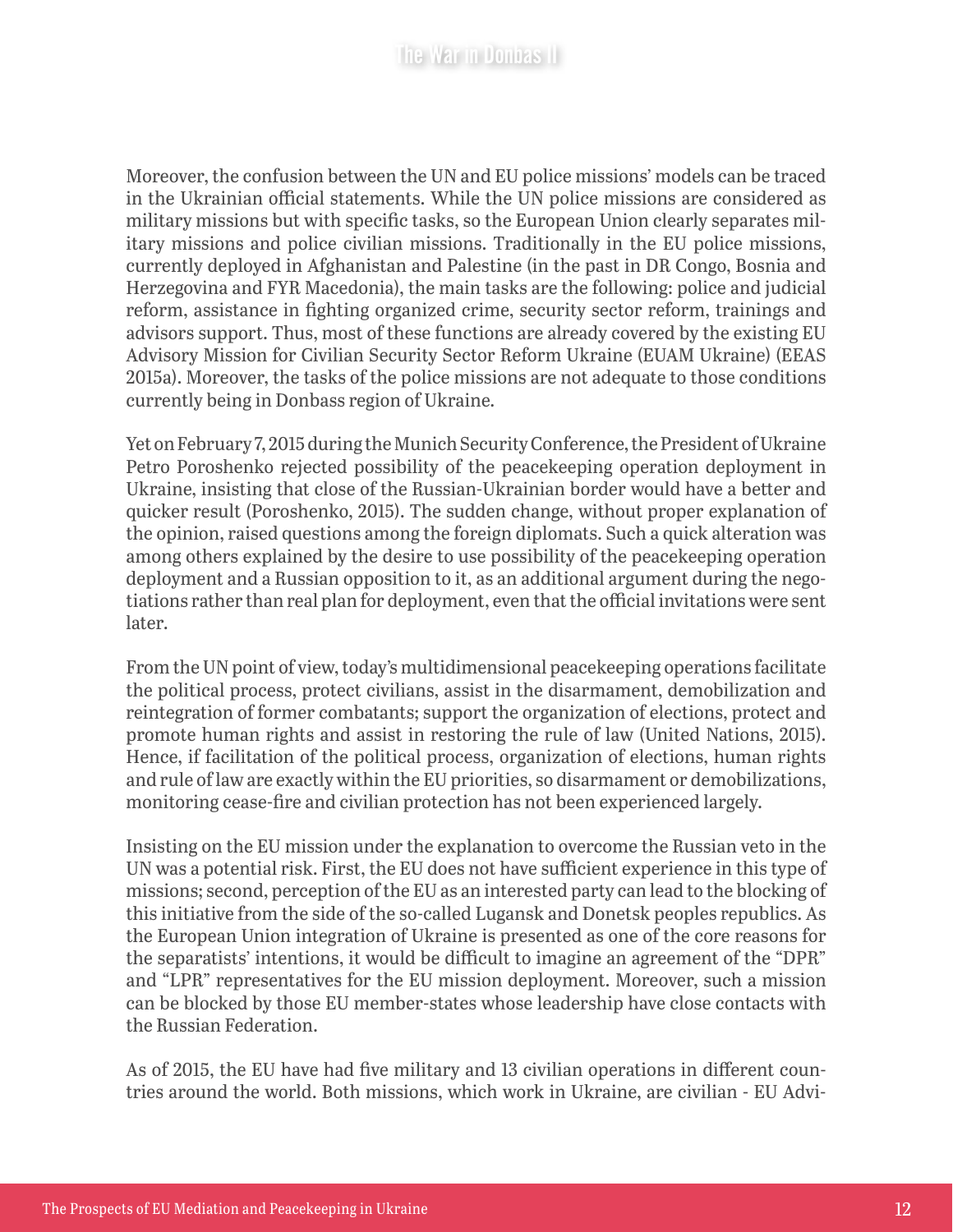sory Mission for Civilian Security Sector Reform Ukraine (EUAM Ukraine, since March 2014) and The EU Border Assistance Mission to the Republic of Moldova and Ukraine (EUBAM, since 2005). Most of the EU military missions' mandates are not relevant for the Ukrainian situation. And only EUFOR RCA (Central African Republic), finished in March 2015, deployed combat units in an executive operation to provide temporary support in achieving a safe and secure environment, creating the conditions for providing humanitarian aid (EEAS, 2015b). Moreover, the EU military missions are usually short term and auxiliary to the activities of other international organizations.

The five military missions currently operating in Somalia, Bosnia and Herzegovina, Mali and the Central African Republic (EEAS, 2015c) have differences in their functions, but among similarities are: provide capacity building and training to the Armed Forces, neutralize organized crime and terrorist threats, preparing a reform of the security sector. None of this expected on the East of Ukraine currently.

The positive moment in the Ukrainian case, is that the decision of the EU itself is enough to start an operation, which can skip the issue of the possible Russian veto in the UN Security Council. At the same time, the European Union mostly deployed its operations, where the UN mission had already been in place, or another international organization present and the EU mission played an assistance role. In Hazelzet's view the EU mainly brought a decisive contribution in three types of situations: the EU was willing and capable to act (i) where other organisations were not; (ii) when there was a specific demand for it to intervene; and (iii) in low- to medium-intensity conflict environments (Hazelzet, 2013). We would emphasize that the combination of the first and third reasons was the most important. While in Kosovo and Georgia the European Union appeared the only available mediator, due to the Russian blocking of the OSCE and the UN missions' prolongations, the intensity of the conflict were already low. The same can be said about Kosovo, as the EU mission replaced the UN mission on the ground. In case of Ukraine, all three conditions are weakly presented. OSCE is already on the ground – so other international organizations present. The specific demand to intervene existed, but recently mostly raised in association with the political rather than peacekeeping involvement. The latest agreements on the possibility of the OSCE armed mission deployment decreased even more a possible EU peacekeeping component establishing. The question of conflict intensity is more difficult to answer, as despite the cease-fire agreement, it is not fully implemented and it can be difficult to predict its development in case of the EU military presence, even if in a role of mediators.

One of the particularities of the EU involvement in the Ukrainian crisis, comparing to other regions of the world, it is a weak level of cooperation with other intergovernmental agencies such as the UN and OSCE. Instead of supplementation, a certain parallelism is witnessed, when the EU concentrated on political process, anti-corruption and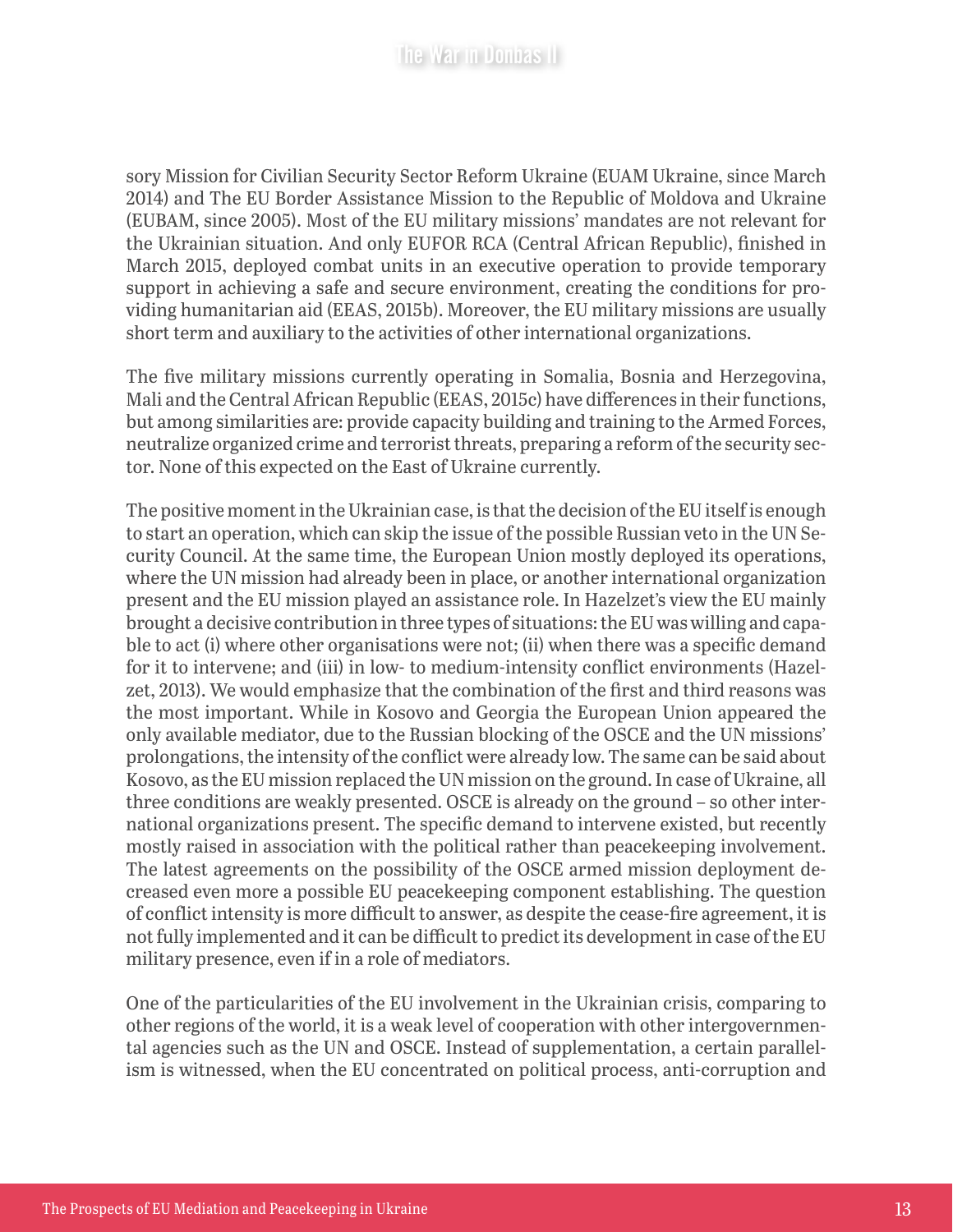reforms support, Association Agreement implementation, when the OSCE is involved in monitoring and mediating on the ground.

#### **CONCLUSION**

The Ukrainian crisis has articulated strength and weaknesses of the EU possible involvement in the conflict settlement at its immediate borders and demonstrated that despite previous involvement in the neighbouring post-Soviet space, the EU was not ready to become a reliable mediator and a possible peacekeeper in Ukraine. While the new EU strategic documents envisaged a more active role in peace and conflict resolution, including mediation and peacekeeping operations, in reality it is still difficult for the EU to be involved in those countries right on its borders. Moreover, the EU not always acts as a single player, but represents by separate states, demonstrating the diversification of interests and concerns among the member-states.

The EU cannot be named as a mediator in the Ukrainian crisis, as has been excluded from the negotiating format, delegating these functions to Germany and France. Inability to act as a classical mediator - impartial if not neutral, - was determined by the triggers of the conflict (signing the Association Agreement between the EU and Ukraine). In such situation the EU both lost its traditional leverages and was not perceived positively by the Eastern Ukrainian separatists regions. The economic sanctions imposed have the deterrent effect, but do not facilitate the mediation activities. However, a greater EU involvement as a mediator and enlargement of the Normandy format is still theoretically possible, for example after a possible change of the French and/or German state leadership in 2017.

In terms of the peacekeeping operation, the EU CSDP operation could be successful if deployed quickly just after the Crimean annexation in spring 2014, so to prevent a further escalation on the ground. Though, inability to foreseen the violent development of the situation in Eastern Ukraine, in addition to a wrong estimation of the Russian Federation intentions, led to the wasted chance. At the current stage, the joint EU-UN mission could have a greater political and psychological effect on the ground, than a unilateral EU operation, but has a little chance to come on agenda.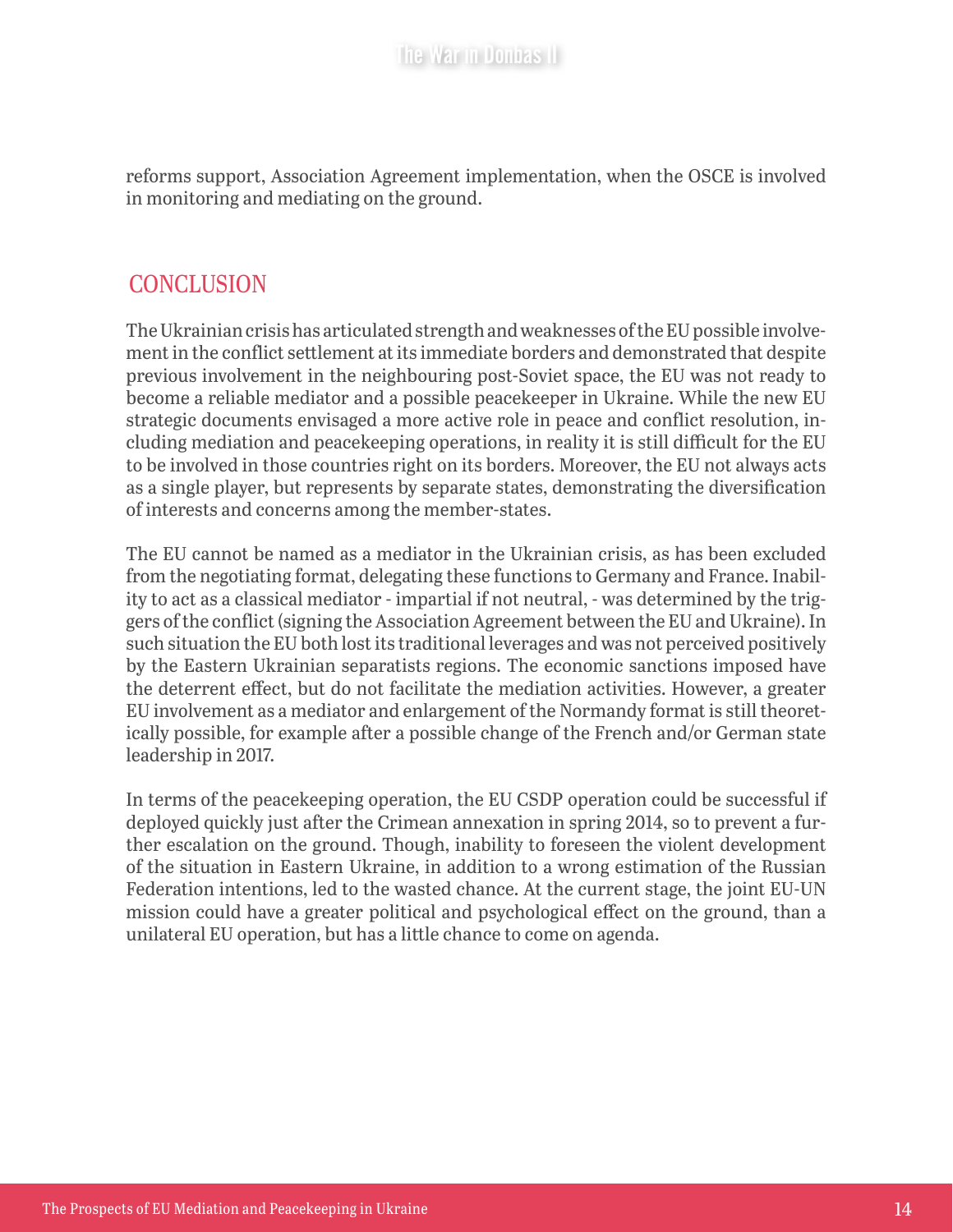The War in Donbas III

## BIBLIOGRAPHY

- Bardakçı M. 2010. "EU Engagement in Conflict Resolution In Georgia: Towards A More Proactive Role". *Caucasian Review of International Affairs*. Vol. 4 (3) – Summer. - pp. 214-236. Accessed March 7, 2016. [http://cria-online.org/12\\_2.html](http://cria-online.org/12_2.html)
- Blockmans S. and Gros D. 2014. "The Case for EU Police Mission Ukraine". *Commentary* 14 May 2014. Centre for European Policy Studies. Accessed September 7, 2015. [http://www.](http://www.ceps.eu/system/files/DG_SB%20EUPM%20Ukraine.pdf) [ceps.eu/system/files/DG\\_SB%20EUPM%20Ukraine.pdf](http://www.ceps.eu/system/files/DG_SB%20EUPM%20Ukraine.pdf)
- Boutros-Ghali B. 1992. 'Report of the UN Secretary-General: "Agenda for Peace"'. June 17. *Council on Foreign Relations.* Accessed August 16, 2016. http://www.cfr.org/peacekeeping/report-un-secretary-general-agenda-peace/p23439
- Council of the European Union. 2009. "Concept on Strengthening EU Mediation and Dialogue Capacities". *Council of the European Union,* November 10. Accessed September 16, 2015. [http://eeas.europa.eu/cfsp/conflict\\_prevention/docs/concept\\_strengthening\\_eu\\_](http://eeas.europa.eu/cfsp/conflict_prevention/docs/concept_strengthening_eu_med_en.pdf)\_\_\_ [med\\_en.pdf](http://eeas.europa.eu/cfsp/conflict_prevention/docs/concept_strengthening_eu_med_en.pdf)
- European Commission. 2007. "Communication from the Commission to the Council and the European Parliament. Black Sea Synergy - A New Regional Cooperation Initiative". *European Commission*, April 11. Accessed September 6, 2015. [http://eeas.europa.eu/enp/pdf/](http://eeas.europa.eu/enp/pdf/pdf/com07_160_en.pdf) [pdf/com07\\_160\\_en.pdf](http://eeas.europa.eu/enp/pdf/pdf/com07_160_en.pdf)
- European Commission. 2008. "Commission Staff Working Document Accompanying the Communication from the Commission to the European Parliament and the Council. Eastern Partnership". *European Commission*. Accessed March 6, 2016. [http://eeas.europa.eu/](http://eeas.europa.eu/eastern/docs/sec08_2974_en.pdf) [eastern/docs/sec08\\_2974\\_en.pdf](http://eeas.europa.eu/eastern/docs/sec08_2974_en.pdf)
- EUR-LEX. 2007. "Treaty of Lisbon Amending the Treaty on European Union and the Treaty Establishing the European Community". *EUR-LEX*. Accessed September 7, 2015. [http://](http://eur-lex.europa.eu/legal-content/EN/TXT/?uri=CELEX:12007L/TXT) [eur-lex.europa.eu/legal-content/EN/TXT/?uri=CELEX:12007L/TXT](http://eur-lex.europa.eu/legal-content/EN/TXT/?uri=CELEX:12007L/TXT)
- EUR-LEX. 2010. "Common Security and Defence Policy". 2010. *EUR-LEX*. Accessed September 7, 2015. <http://eur-lex.europa.eu/legal-content/EN/TXT/?uri=uriserv:ai0026>
- European Council. 2006. "Council Joint Action 2006/121/CFSP of 20 February 2006 appointing the EU Special Representative for the South Caucasus". *European Council*, OJ 2006 L 49/14
- Engberg K. 2013. "Ten years of EU military operations". *European Union Institute for Security Studies Brief No. 41,* European Union Institute for Security Studies.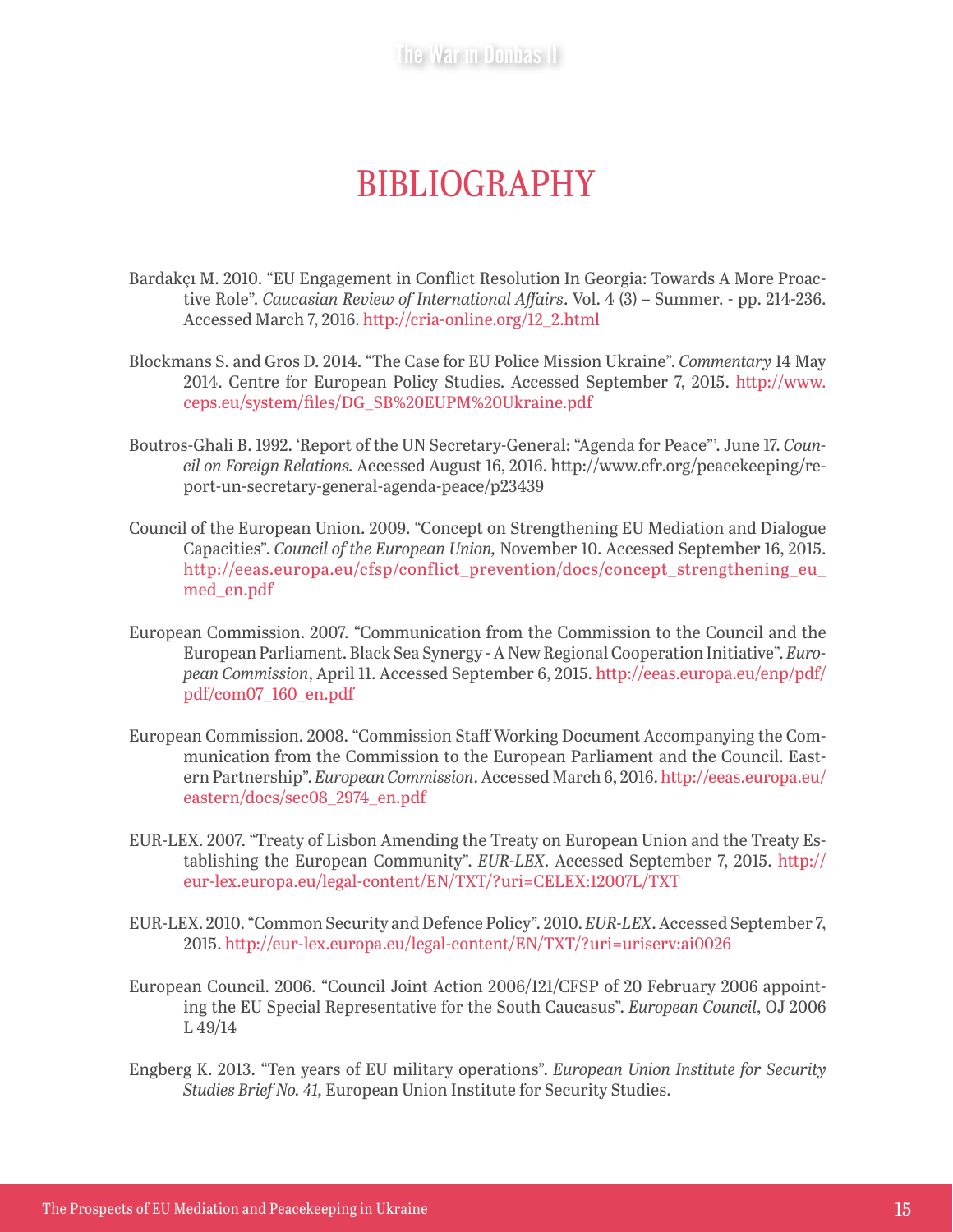#### EEAS. 2015a. "EUAM Ukraine". *European External Action Service*. Accessed September 5, 2015. [http://www.eeas.europa.eu/csdp/missions-and-operations/euam-ukraine/index\\_](http://www.eeas.europa.eu/csdp/missions-and-operations/euam-ukraine/index_en.htm) [en.htm](http://www.eeas.europa.eu/csdp/missions-and-operations/euam-ukraine/index_en.htm)

- EEAS. 2015b. "EUFOR RCA". *European External Action Service*. Accessed September 5, 2015. <http://eeas.europa.eu/archives/csdp/missions-and-operations/eufor-rca/>
- EEAS. 2015c. "Ongoing missions and operations". *European External Action Service*. Accessed September 5, 2015. [http://eeas.europa.eu/csdp/missions-and-operations/index\\_en.htm](http://eeas.europa.eu/csdp/missions-and-operations/index_en.htm)
- European Council. 2003. "European Security Strategy «A Secure Europe in a Better World»". *European Council*, December, 12. Accessed September 5, 2015. [http://www.consilium.](http://www.consilium.europa.eu/uedocs/cmsupload/78367.pdf) [europa.eu/uedocs/cmsupload/78367.pdf](http://www.consilium.europa.eu/uedocs/cmsupload/78367.pdf)
- European Council. 2015. "Council conclusions on the Review of the European Neighbourhood Policy". European Council, December 14. Accessed April 5, 2016. [http://www.consilium.](http://www.consilium.europa.eu/en/press/press-releases/2015/12/14-conclusions-european-neighbourhood/) [europa.eu/en/press/press-releases/2015/12/14-conclusions-european-neighbourhood/](http://www.consilium.europa.eu/en/press/press-releases/2015/12/14-conclusions-european-neighbourhood/)
- European Union. 2016. "A Global Strategy for the European Union's Foreign And Security Policy". *European Union*. June 2016. Accessed September 7, 2016. [http://europa.eu/glo](http://europa.eu/globalstrategy/en)[balstrategy/en](http://europa.eu/globalstrategy/en)
- Hazelzet H. 2013. "The added value of CSDP operations." *European Union Institute for Security Studies Brief No. 31*. European Union Institute for Security Studies
- Herrberg A. 2008. "Perceptions of International Peace Mediation in the EU". *The Crisis Management Initiative*. IFP Mediation Cluster.
- International Crisis Group. 2006. "Conflict Resolution in the South Caucasus: The EU's Role". *Europe Report* N°173. 20 March
- Gross E. 2013. "Peacebuilding in 3D: EU and US approaches". *Chaillot Papers*, No. 130. EU Institute for Security Studies.
- Kartsonaki A. & Wolff S. 2015. "The EU's Responses to Conflicts in its Wider Neighbourhood: Human or European Security?". *Global Society, 29:2*, 199-226
- Merlingen M. and Ostrauskaite R. 2009. "EU Peacebuilding in Georgia: Limits and Achievements". *CLEER Working Papers*, 2009/6. Centre for the Law of EU External Relations.
- OSCE. 2015. "OSCE Special Monitoring Mission to Ukraine The Facts". *OSCE,* 24 March 2015. Accessed September 5, 2015. http://www.osce.org/ukraine-smm/116879
- Poroshenko P. 2015. "Presidential Debate: "The Conflict over Ukraine and European Security". *Munich Security Conference*. 50:35. Accessed September 16, 2015. https://